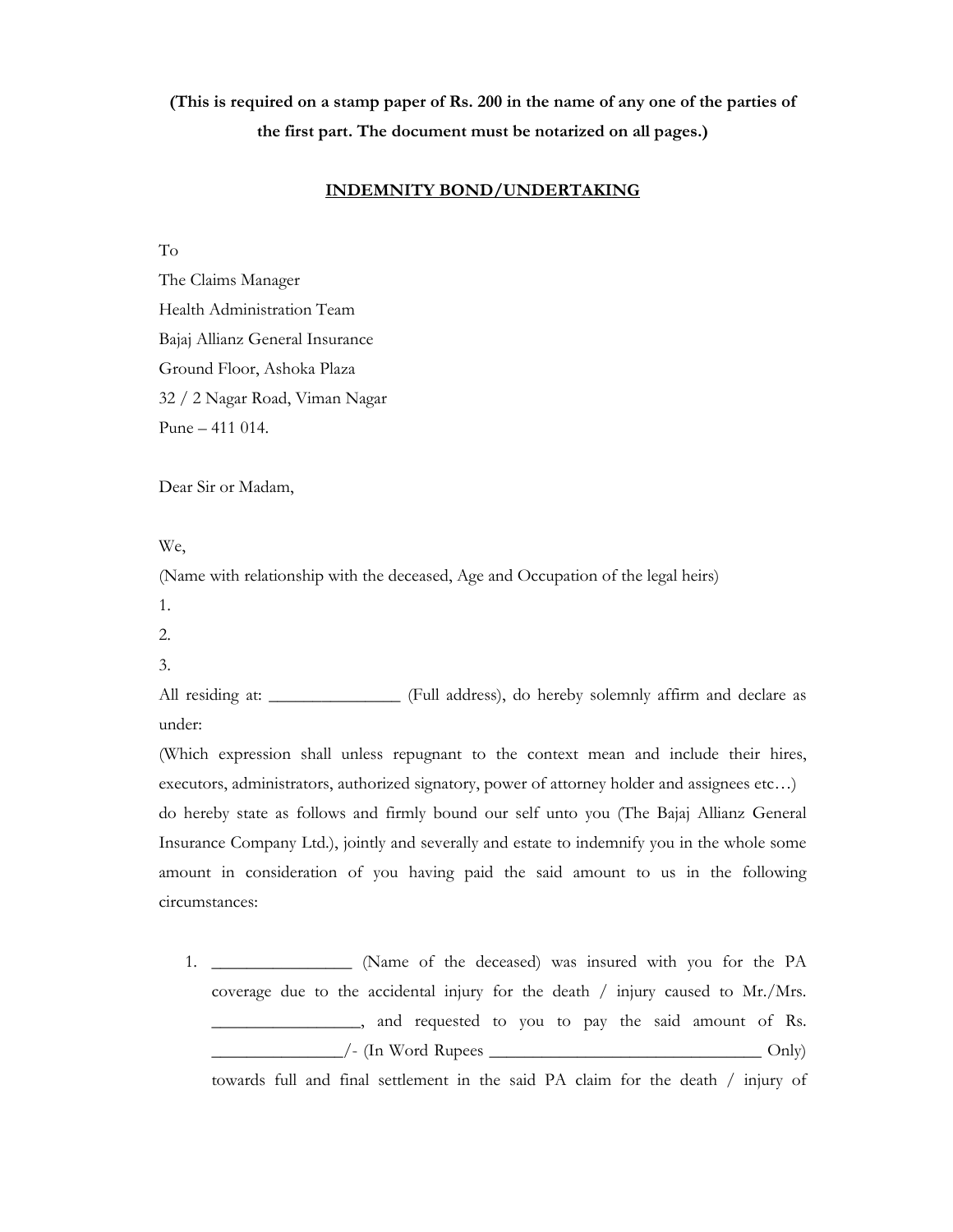Mr./Mrs. \_\_\_\_\_\_\_\_\_\_\_\_\_\_\_. That we do hereby state and declare that we are only legal heirs of the deceased/injured.

- 2. AND WHEREAS believing and considering the facts and documents placed before you by us, you have been placed to settle the said PA claim and the same have received by us as being only legal heirs of deceased/injured from you in full and final settlement of all PA claims for the death/injury caused to Mr. /Mrs. \_\_\_\_\_\_\_\_\_\_\_\_\_\_, in the accident dated
- 3. We further bound our self that we are the only legal heirs and in the event any other person or persons lawfully claiming and demanded the said amount from you, we all hereby agree to indemnify / repay the said amount and keep indemnified to you against all loss, cost, charges and expenses that you may incur or suffer on account of any person or persons establishing his / their claim in that behalf.
- 4. We understand that as per your requirements, we have to produce a succession certificate / letter of Administration from the competent Authority to claim the said PA claim amount of Rs. \_\_\_\_\_\_\_\_\_\_\_\_\_\_\_ /- (In Word Rupees only) of late Mr. /Mrs. \_\_\_\_\_\_\_\_\_\_\_\_\_\_\_\_\_\_\_. As we are in urgent need of funds for the upkeep our self and obtaining of succession certificate / letter of Administration from competent Authority will take a long time, at our request you have paid the said claim amount to us in view of our urgency. Hence, in consideration of you have paid the claim amount, we undertake to indemnify you and also produce the succession certificate/letter of Administration from competent Authority whenever you required.
- 5. We hereby relinquish all our rights, title, interest and claims in the said PA claim in your favour in consideration of we have received said admissible claim amount from you.
- 6. We further agree and bind that we shall sign all necessary papers and documents whenever required for all such proceedings connected therewith.